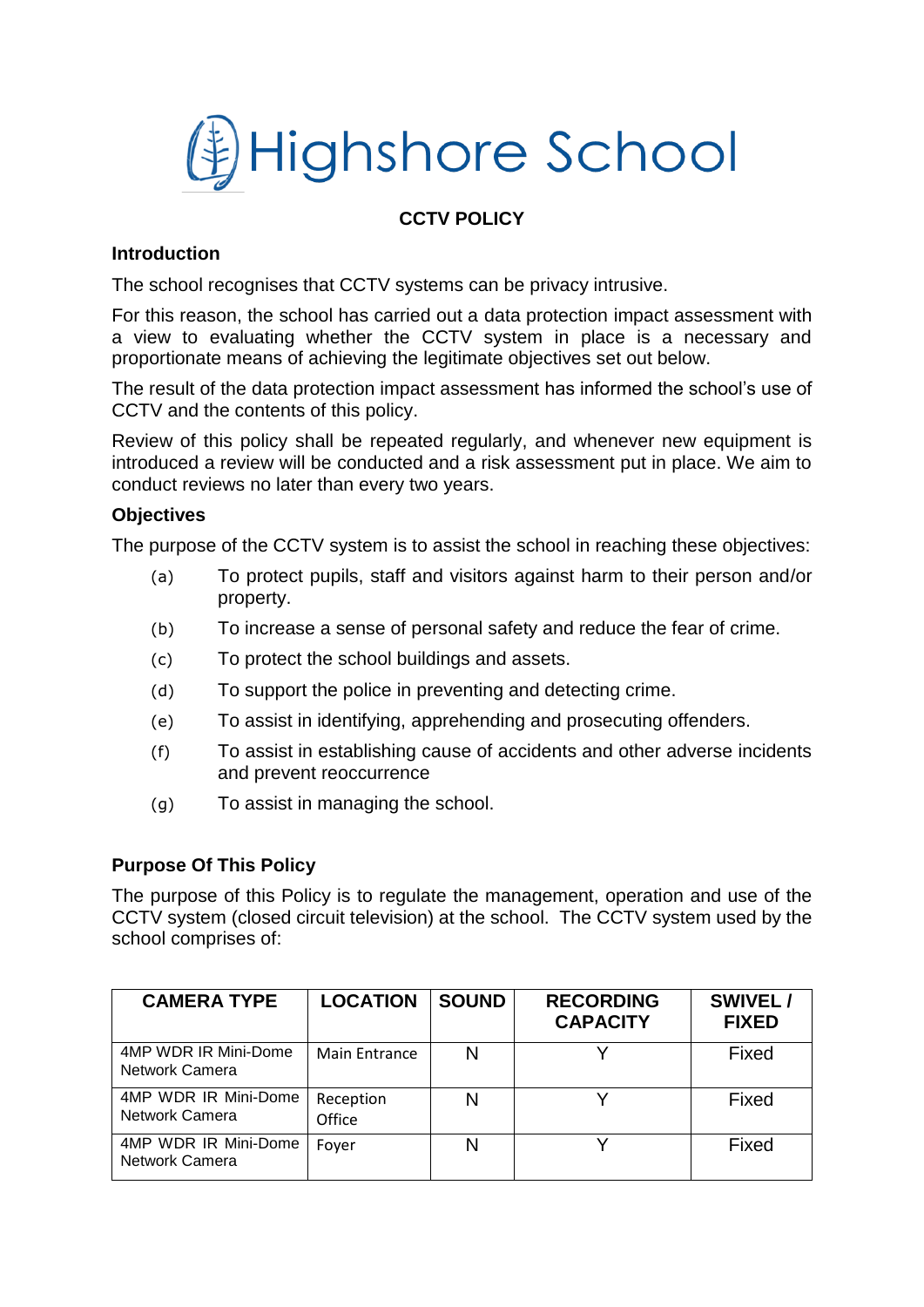| 4MP WDR IR Mini-Dome<br>Network Camera         | Atrium 1            | N | Y | Fixed |
|------------------------------------------------|---------------------|---|---|-------|
| 4MP WDR IR Mini-Dome<br><b>Network Camera</b>  | Atrium 2            | N | Y | Fixed |
| 4MP WDR IR Mini-Dome<br>Network Camera         | First Floor 1       | N | Y | Fixed |
| 4MP WDR IR Mini-Dome<br><b>Network Camera</b>  | First Floor 2       | N | Y | Fixed |
| 4MP WDR IR Mini-Dome<br><b>Network Camera</b>  | Second Floor 1      | N | Y | Fixed |
| 4MP WDR IR Mini-Dome<br><b>Network Camera</b>  | Second Floor 2      | N | Y | Fixed |
| 4MP WDR IR Eyeball<br><b>Network Camera</b>    | Terrace             | N | Y | Fixed |
| 4MP WDR IR Eyeball<br><b>Network Camera</b>    | Playground 1        | N | Y | Fixed |
| 4MP WDR IR Eyeball<br>Network Camera           | Playground 2        | N | Y | Fixed |
| 4MP WDR IR Eyeball<br>Network Camera           | Rear Bike Area      | N | Y | Fixed |
| 4MP WDR IR<br>Eyeball<br><b>Network Camera</b> | Ark Car Park 1      | N | Y | Fixed |
| 4MP WDR IR<br>Eyeball<br>Network Camera        | Ark Car Park 2      | N | Y | Fixed |
| 4MP WDR IR<br>Eyeball<br>Network Camera        | <b>Farmers Road</b> | N | Y | Fixed |

## **Statement of Intent**

Notification has been submitted to the Information Commissioner and the next renewal date has been recorded.

The CCTV system will seek to comply with the requirements both of the Data Protection Act and the most recent Commissioner's Code of Practice.

The school will treat the system, all information, documents and recordings (both those obtained and those subsequently used) as data protected under the Act.

The system has been designed so far as possible to deny observation on adjacent private homes, gardens and other areas of private property.

Materials or knowledge secured as a result of CCTV will not be used for any commercial purpose.

Images will only be released to the media for use in the investigation of a specific crime with the written authority of the police. Images will never be released to the media for purposes of entertainment.

The planning and design has endeavoured to ensure that the system will give maximum effectiveness and efficiency but it is not possible to guarantee that the system will cover or detect every single incident taking place in the areas of coverage.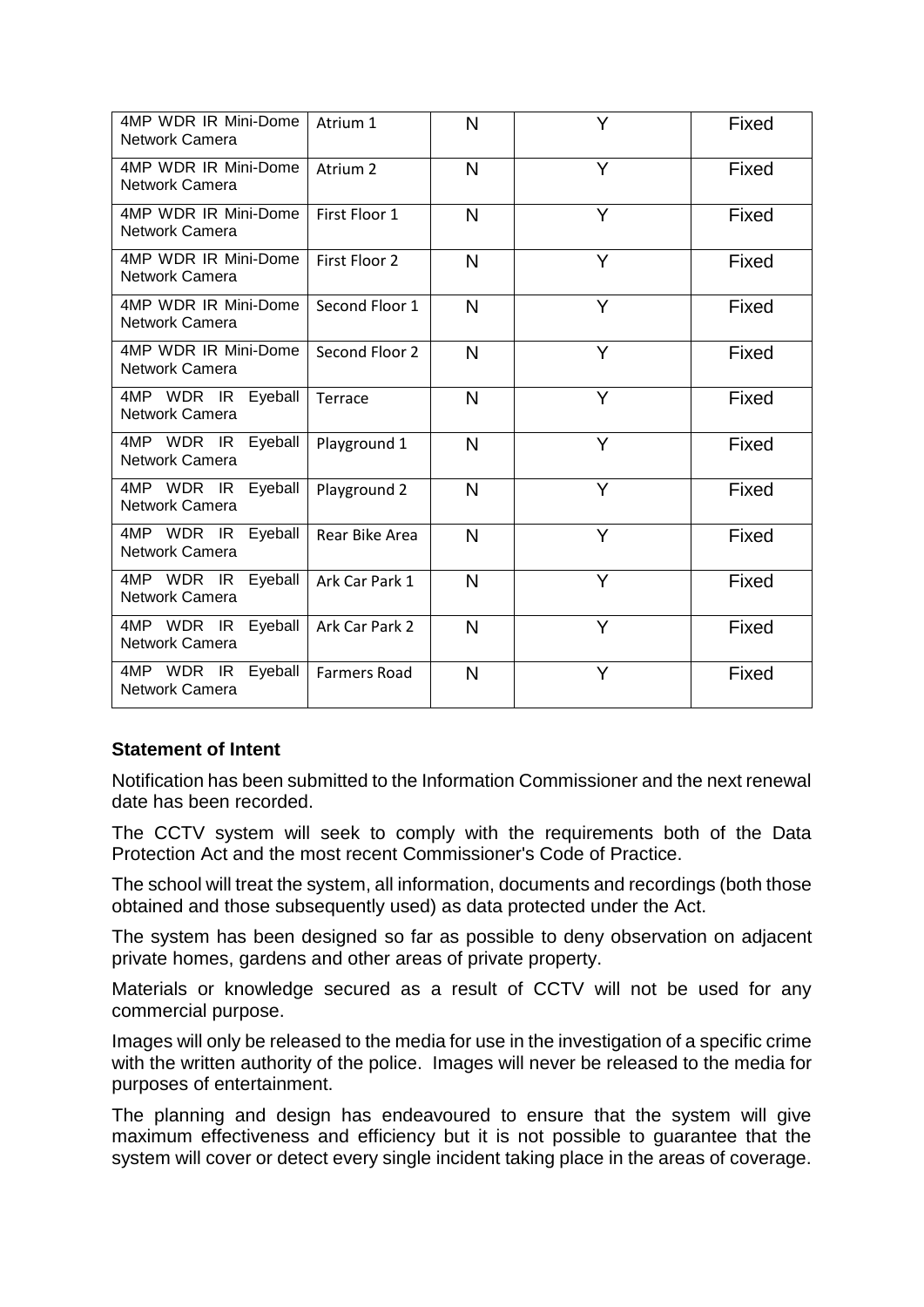Warning signs, as required by the Code of Practice of the Information Commissioner will be clearly visible on the site and make clear who is responsible for the equipment.

Where wireless communication takes place between cameras and a receiver, signals shall be encrypted to prevent interception.

Recorded images will only be retained long enough for any incident to come to light (e.g. for a theft to be noticed) and the incident to be investigated. In the absence of compelling a need to retain images for longer (such as an ongoing investigation or legal action), data will be retained for no longer than 1 month.

#### **System Management**

Access to the CCTV system and data shall be password protected.

The CCTV system will be administered and managed by Nick Clark, Administration and Facilities Manager who will act as System Manager and take responsibility for restricting access, in accordance with the principles and objectives expressed in this policy. In the absence of the Systems Manager the system will be managed by Alan Kingman, Premises Officer.

The system and the data collected will only be available to the Systems Manager, his replacement and appropriate members of the senior leadership team as determined by the Headteacher.

The CCTV system is designed to be in operation 24 hours each day, every day of the year, though the school does not guarantee that it will be working during these hours.

The System Manager will check and confirm the efficiency of the system regularly and in particular that the equipment is properly recording and that cameras are functional.

Cameras have been selected and positioned so as to best achieve the objectives set out in this policy in particular by proving clear, usable images.

Unless an immediate response to events is required, cameras will not be directed at an individual, their property or a specific group of individuals, without authorisation in accordance with the Regulation of Investigatory Power Act 2000.

Where a person other than those mentioned in paragraph 5.3 above, requests access to the CCTV data or system, the System Manager must satisfy him/herself of the identity and legitimacy of purpose of any person making such request. Where any doubt exists access will be refused.

Details of all visits and visitors will be recorded in a system log book including time/data of access and details of images viewed and the purpose for so doing.

#### **Downloading Captured Data Onto Other Media**

In order to maintain and preserve the integrity of the data (and to ensure their admissibility in any legal proceedings) any downloaded media used to record events from the hard drive must be prepared in accordance with the following procedures: -

- (a) Each downloaded media must be identified by a unique mark.
- (b) Before use, each downloaded media must be cleaned of any previous recording.